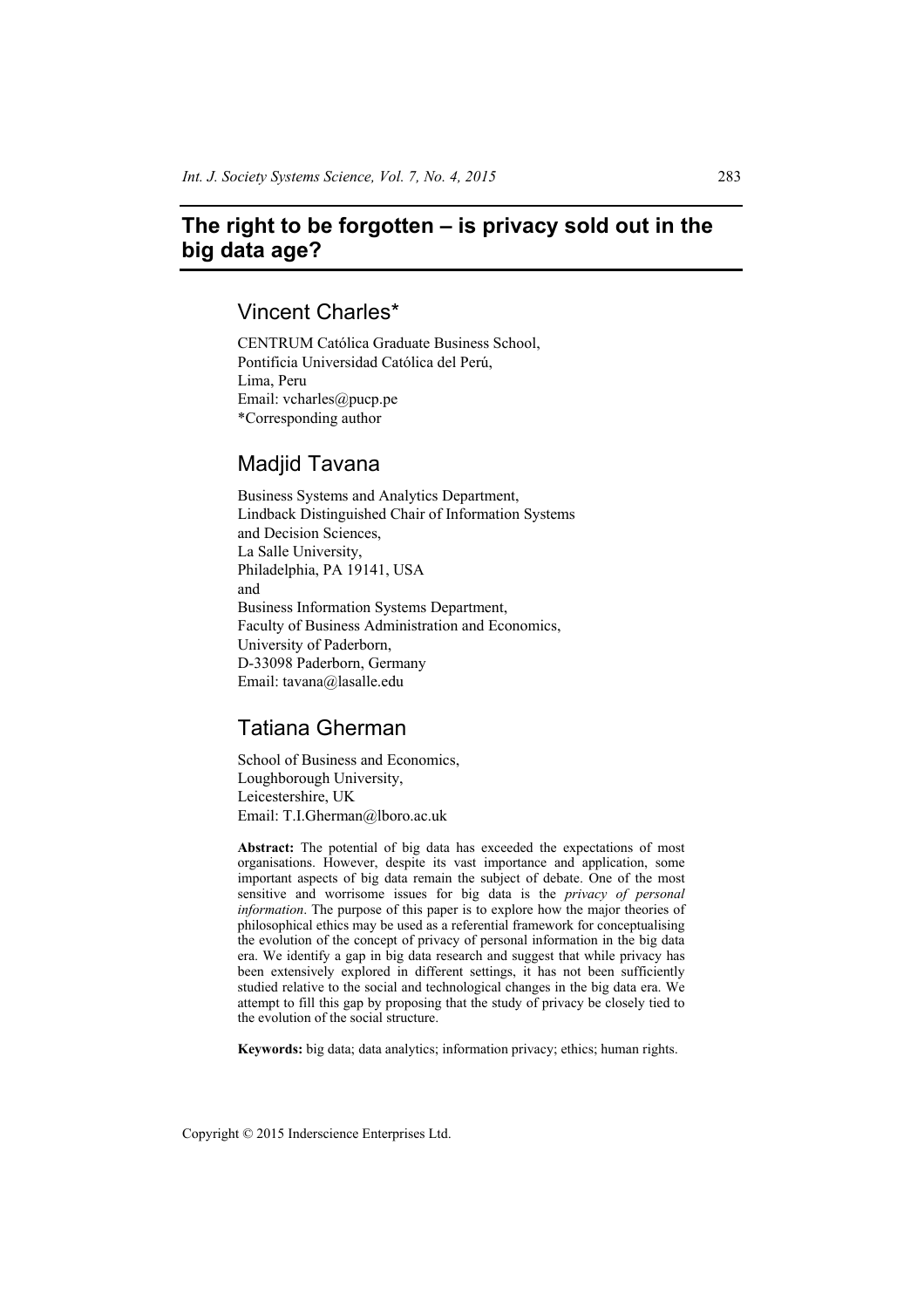**Reference** to this paper should be made as follows: Charles, V., Tavana, M. and Gherman, T.  $(2015)$  'The right to be forgotten – is privacy sold out in the big data age?', *Int. J. Society Systems Science*, Vol. 7, No. 4, pp.283–298.

**Biographical notes:** Vincent Charles is the Director of Research/ Distinguished Research Professor at CENTRUM Católica Graduate Business School. He is an Honorary Professor at MSM, The Netherlands and a PDRF from NUS, Singapore. He is a certified Six-Sigma MBB. He holds executive certificates from the HBS, MIT, and RSS. He has 17 years of academic/ consultancy experience and has published over 80 research papers and three books. He holds international honours/awards: the most innovative study to Peru's Think-Tank of the Year; the highly commended award of Emerald/CLADEA and the intellectual contribution award of CENTRUM for three and five consecutive years, respectively.

Madjid Tavana is a Professor of Business Systems and Analytics and the Lindback Distinguished Chair of Information Systems and Decision Sciences at La Salle University, where he served as Chairman of the Management Department and Director of the Center for Technology and Management. He is a Distinguished Research Fellow at Kennedy Space Center, Johnson Space Center, Naval Research Laboratory at Stennis Space Center, and Air Force Research Laboratory. He was recently honoured with the prestigious Space Act Award by NASA. He holds a MBA, PMIS, and PhD in Management Information Systems and received his Post-Doctoral Diploma in Strategic Information Systems from the Wharton School at the University of Pennsylvania. He is the Editor-in-Chief of *Decision Analytics*, *International Journal of Applied Decision Sciences*, *International Journal of Management and Decision Making*, *International Journal of Knowledge Engineering and Data Mining*, *International Journal of Strategic Decision Sciences*, and *International Journal of Enterprise Information Systems*. He has published ten books and over one hundred and seventy research papers in academic journals.

Tatiana Gherman graduated as an Economist, with a BSc in International Business and Economics from the Academy of Economic Studies of Bucharest, Romania. She then underwent her MBA with a full scholarship at CENTRUM Católica Graduate Business School in Lima, Peru, where she concluded the program as an MBA topper and was awarded the first prize. Her academic achievement has been recognised and awarded by the International Honor Society Beta Gamma Sigma. She is currently a doctoral research student at the School of Business and Economics, Loughborough University, UK, where she is investigating the area of behavioural operational research.

### **1 Introduction**

Over the past years, there has been a growing and widespread interest in exploring the potential of using big data, mainly by forward-thinking organisations. Organisations have finally realised that data has become the lifeline of any modern business, as raw data can be transformed into meaningful information useful at all levels of the organisation. Big data expands the opportunities of making better decisions at the strategic, tactical and operational level.

Even though the concept of big data is not new, the term is still somewhat vague as there is no unique and rigorous definition, approach, or perspective (for more details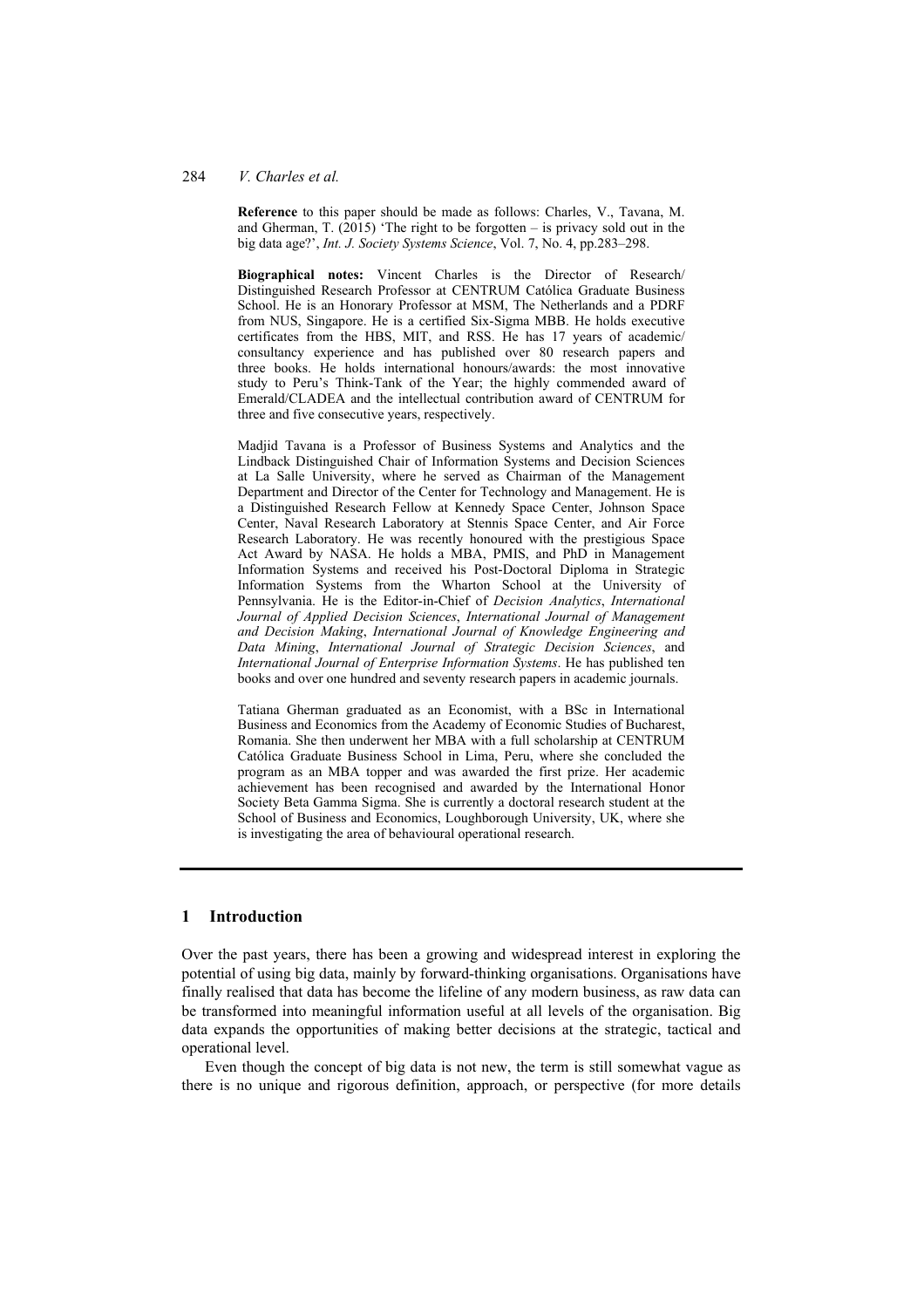regarding the concept of big data, kindly see Beyer and Laney, 2012; Charles and Gherman, 2013; Hammond, 2013; Laney, 2001; Ohlhorst, 2013; The Rise of Industrial big data, 2012). The present paper recognises the exponential growth of both human and machine generated datasets that has occurred in the last few years, accompanied with greater coverage and scope. According to IBM (2012), 2.5 quintillion (2.5  $\times$  10<sup>18</sup>) bytes of data are created every day at a global scale and 90% of the overall data available has been created in the last two years alone, most of which is unstructured. We consider the information not only generated by companies and other types of organisations but also by social media and the internet, in general (i.e., digital transactions, sensor information, among many others).

Although initially a challenge, the collection, storage and processing of such a large amount of data has been managed fairly well using existing and developing technologies. The real challenge facing companies is how to interpret the data and how it can be used to obtain the most economic and social value so that it can be turned into a competitive advantage for the company. Or in other words, big data's potential comes from the "identification of novel patterns in behavior or activity, and the development of predictive models, that would have been hard or impossible with smaller samples, fewer variables, or more aggregation" [Einav and Levin, (2013), p.2].

It is becoming increasingly clear that big data is creating the potential for significant innovation in many sectors of the economy, such as healthcare, retailing and manufacturing, government services, just to mention a few. According to McKinsey Global Institute (2013), big data analytics could generate up to \$190 billion annually in healthcare cost savings alone by 2020. Nevertheless, at the present time, most companies lack the knowledge of designing such predictive models, which basically means that most companies collect massive amounts of data with a 'just in case we need it' approach. Thus people have become more critical than ever before in gaining the greatest potential from big data. Without human interpretation, judgment, involvement, commitment, common sense and ethical values, big data is both meaningless and worthless.

One thing is certain: the future of big data is yet to be written. Jahanian (2013), for example, addressed the importance of big data through the following words:

"First, insights and more accurate predictions from large and complex collections of data have important implications for the economy. Access to information is transforming traditional businesses and is creating opportunities in new markets. Further, big data is driving the creation of new IT products and services based on business intelligence and data analytics, and is boosting the productivity of firms that use it to make better decisions and identify new business trends.

Second, advances in our ability to store, integrate, and extract meaning and information from data are critical to accelerate the pace of discovery in almost every science and engineering discipline. From new insights about protein structure, biomedical research and clinical decision-making, and climate modeling, to new ways to mitigate and respond to natural disasters, and develop new strategies for effective learning and education – there are enormous opportunities for data-driven discovery.

Third, big data will be a key component to solving the nation's most pressing challenges – in education, healthcare, medicine, energy, transportation, commerce, disaster prevention and mitigation, and cyber and national security – yielding enormous societal benefit and laying the foundations for U.S. competitiveness."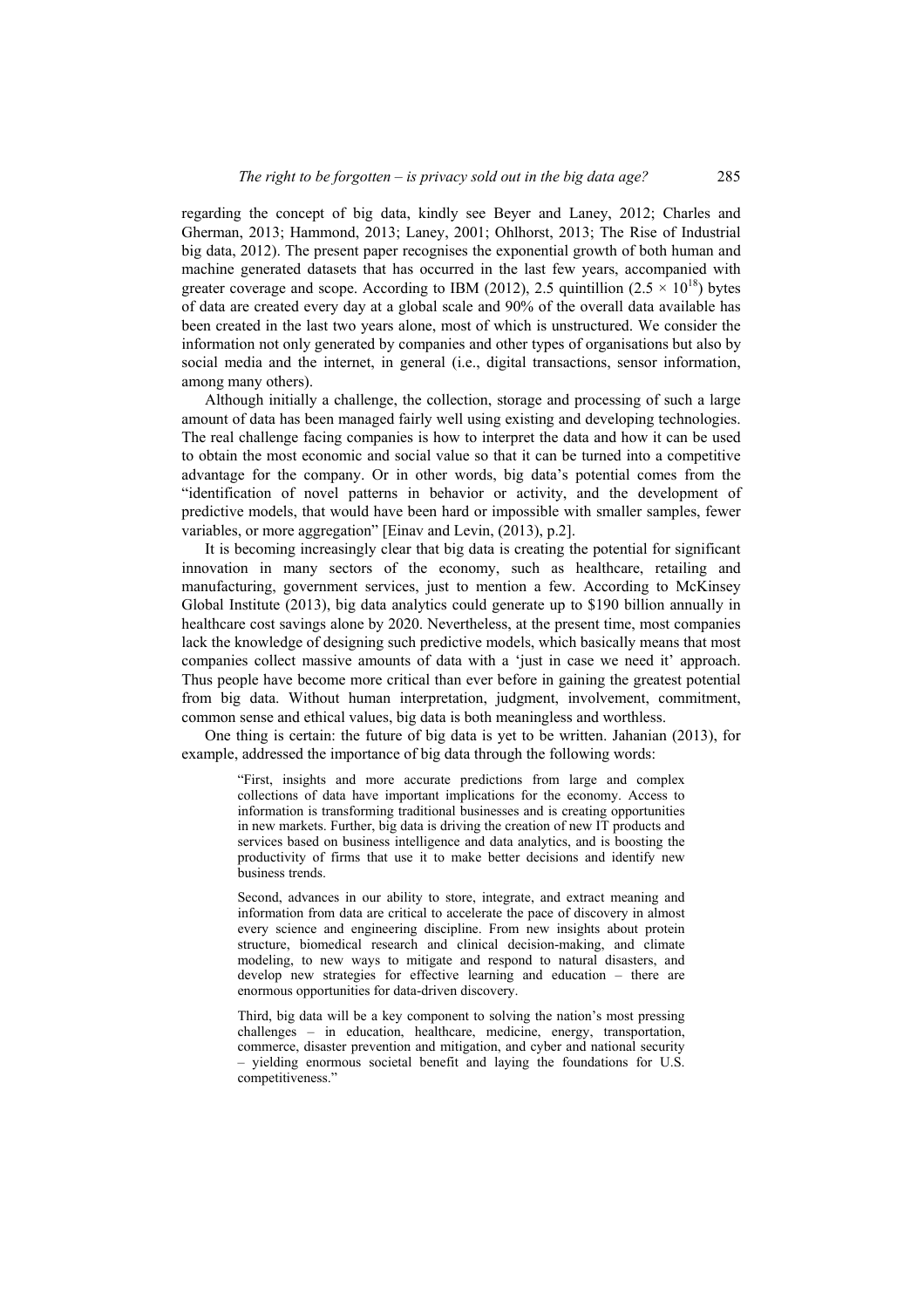The potential of big data is, truly, unimaginable and as previously mentioned, it has already started proving its importance and application in several areas of research. But despite the many benefits one can obtain through big data analytics, there remain some important concerns. These concerns include analytical knowledge, understanding how the data can explain behavioural factors and, not the least, philosophical and ethical challenges. In the present paper, we will focus on the *privacy* concerns raised in the age of data revolution. Though the challenges that big data poses to privacy may be familiar, they may be more critical those most can see (Ramirez, 2013), which calls for a revision of the meaning of privacy of *personal information*.

The remainder of the paper is structured as follows. In Section 2, we briefly concentrate on defining the concept of privacy of personal information as it relates to its invasion, while also presenting some current international perspectives and challenges which can be raised in the age of big data. In Section 3, we discuss the concept of the human factor, the position of the individuals in today's market economy and the controversial topic of the individuals' rights, which we view within the framework of various theories of philosophical ethics which are outlined in Section 4. In Section 5, we discuss the transformation of the concept of privacy in terms of the evolution of the social structure, followed by the conclusion which consists of final insights and reflections.

#### **2 Privacy of personal information and big data**

Although privacy seems to be a commonsense concept understood, to some extent, within every human society, it is rather puzzling and rather hard to define (Kemp and Moore, 2007). To quote Post (2001) "privacy is a value so complex, so entangled in competing and contradictory dimensions, so engorged with various and distinct meanings, that I sometimes despair whether it can be usefully addressed at all" (p.2087). In the words of Beaney (1966), "even the most strenuous advocate of a right to privacy must confess that there are serious problems of defining the essence and scope of this right" (p.255).

Whenever scholars talk about privacy they tend to introduce the concept by citing the difficulty in defining it. The present paper makes no attempt, whatsoever, to fill this gap which would be a monumental task that could be the focus of future research. However, for the purpose of the present study, which is to outline the evolution of the concept of *privacy* in the context of big data, it is worth highlighting a few perspectives on its meaning in order to be able to capture its essence and value.

Privacy was first invoked in cases dealing with the protection of the physical body and its scope has been expanded over the last couple of decades to apply to more abstracts aspects of the person, such as the protection of personal information, reputation and civil liberties (Kasper, 2005). Table 1 provides this information. Hence, it is important to observe that for many decades, academics have defined privacy as a right to personhood, intimacy, secrecy, limited access to the self and control over information.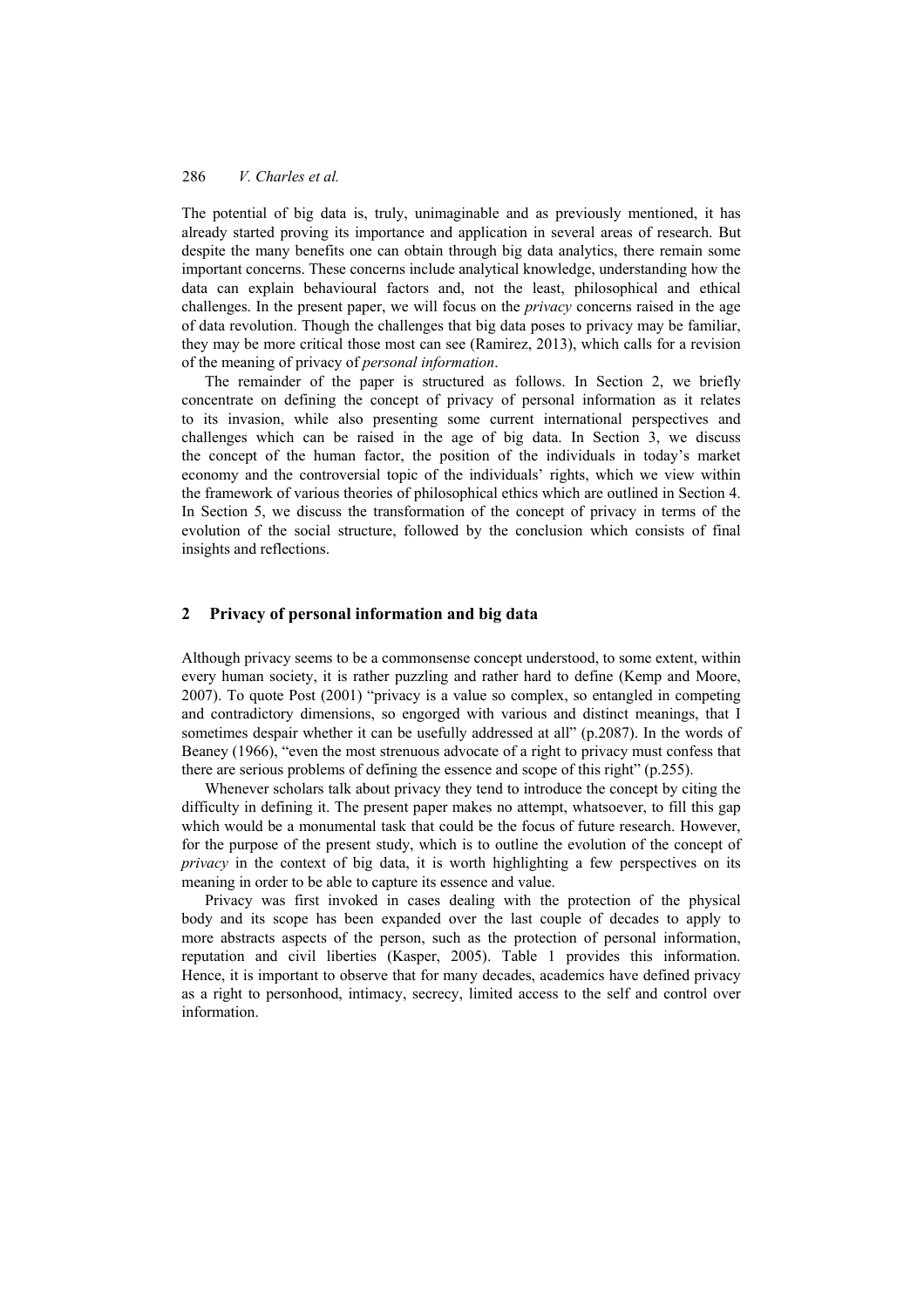**Table 1** Different perspectives regarding the concept of privacy

| Westin (1967)   | "Privacy is the claim of individuals, groups, or institutions to determine for<br>themselves when, how, and to what extent information about them is<br>communicated to others."                                                                                                                                      |
|-----------------|-----------------------------------------------------------------------------------------------------------------------------------------------------------------------------------------------------------------------------------------------------------------------------------------------------------------------|
| Gavison (1980)  | "The concept of privacy [] is a complex of [] three independent and<br>irreducible elements: secrecy, anonymity, and solitude."                                                                                                                                                                                       |
| Fried (1984)    | "Privacy is not simply an absence of information about what is in the minds"<br>of others; rather it is the control we have over information about ourselves."                                                                                                                                                        |
| Reiman (1984)   | "Privacy protects the individual's interest in becoming, being, and<br>remaining a person."                                                                                                                                                                                                                           |
| Inness $(1992)$ | "Privacy is the state of the agent having control over decisions concerning<br>matters that draw their meaning and value from the agent's love, caring, or<br>liking. These decisions cover choices on the agent's part about access to<br>herself, the dissemination of information about herself, and her actions." |
| Simms (1994)    | "Privacy is fundamentally linked to the individual's sense of self, disclosure<br>of self to others and his or her right to exert some level of control over that<br>process."                                                                                                                                        |

The literature regarding the nature of privacy is abundant; and for more information, the reader is referred to Altman (1975), Burgoon et al. (1989), DeCew (1997) and Westin (2003). Also, previous research shows mounting levels of concern about privacy of all types (Electronic Privacy Information Center, 2008; McRobb and Rogerson, 2004; Walczuch and Steeghs, 2001; Zakaria et al., 2003).

Figure 1 Levels of individual privacy (see online version for colours)

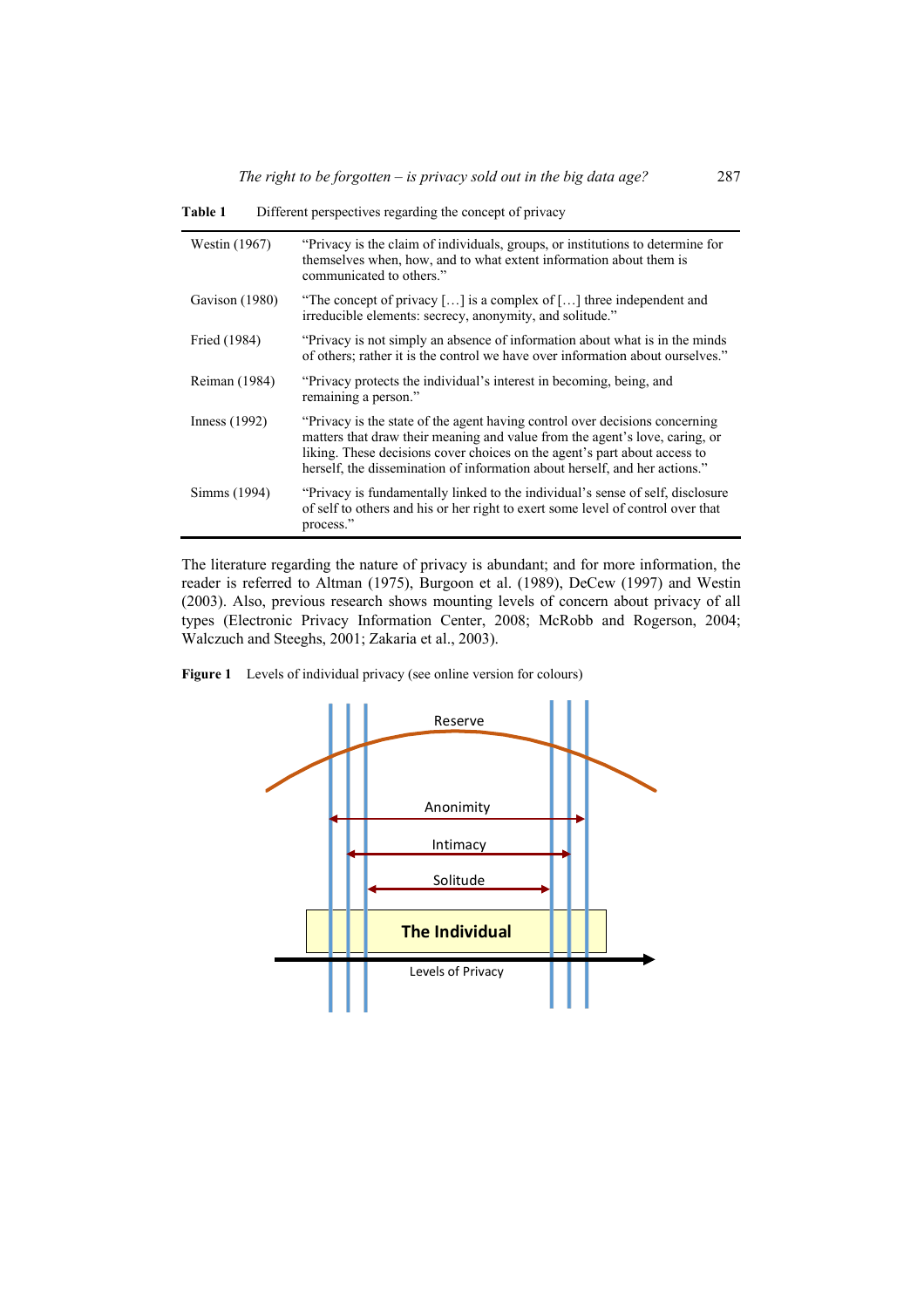It is important to note that Simms (1994) distinguished between four types of privacy that the individual may want to protect from any indiscretion which are depicted in Figure 1. This perspective seems to be consistent with 30 years of previous research:

- *Physical inviolability*: it basically refers to the individual's right to have a 'personal space' and to the intangibility of the person by others. This state can be identified with Westin's (1967) first state of privacy called *solitude*, a state in which the individual is separated from the rest of the people and also freed from the observation of other people. This space is, ultimately, the most complete state of privacy that an individual can attain.
- 2 *Social inviolability*: it refers to the freedom of the individual to decide how, when and in what way to interact with anyone in his/her private life. Westin (1967) previously referred to this state of privacy as *intimacy*, a state in which the individual is acting as a part of a small unit.
- 3 *Information inviolability*: it refers to the individual's right to decide how, when and to what extent his/her personal data may be made available to third parties. This state is more or less similar to the third state of privacy defined by Westin (1967) called *anonymity*, "which occurs when the individual is in public places or performing public acts but still seeks, and finds, freedom from identification and surveillance".
- 4 *Psychological inviolability*: it refers to the individual's right not to be compelled to disclose his/her private thoughts and feelings to third parties, while having complete control over his/her emotional state. Ultimately, this last state can be identified with the fourth state of privacy defined by Westin (1967) called *reserve*, "which is the most subtle state of privacy, is the creation of a psychological barrier against unwanted intrusion".

Returning to the paper's main idea, the right to privacy can, therefore, be stated as the fundamental right of the individuals to control information about themselves and control the situations in which such information may be disclosed.

Regarding the term *personal data*, this is defined as "any information relating to an individual, whether it relates to his or her private, professional or public life. It can be anything from a name, a photo, an email address, bank details, posts on social networking websites, medical information or a computer's IP address" (Naughton, 2013).

In this context, Ohlhorst (2013) brought to the attention that "...there is a great public fear about the inappropriate use of personal data, particularly through the linking of data from multiple sources. Managing privacy is effectively both a technical and a sociological problem, and it must be addressed jointly from both perspectives to realize the promise of big data" (p.122).

As *The Economist* (New Rules for Big Data, 2010) pointed out very well, in the new era of big data, there is a necessity to create new principles to cover the area of privacy of information. "Much of this concern is focused on the privacy of personal information, and is fuelled by both the widespread use of information systems by organizations to capture, store and process information, and the ease of transmission of information between organizations" [Zureik et al., 2010, as cited by Ball et al., (2012), p.1]. But, of course, as to who should create these new principles and regulations is a political question, which would be worth exploring in more detail.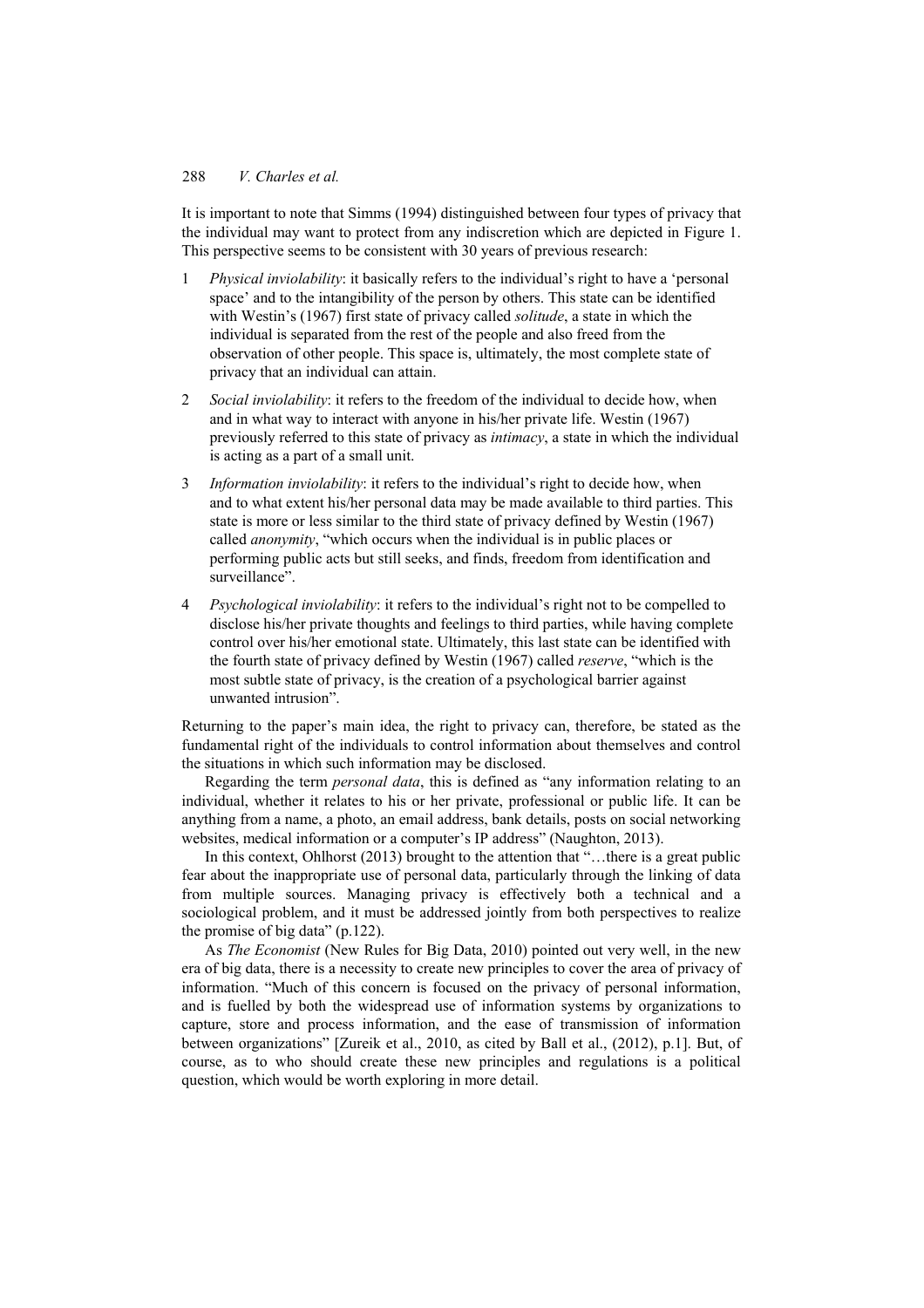To sum up, privacy is a very sensitive topic and one of the biggest worries when talking about big data. By just glimpsing at the social networks, it is more than evident how much personal information people disclose to the rest of the world. It has become increasingly fashionable to think that companies should not only invest in the technology to collect and process the data, but that they should also invest in providing the public information regarding how their data is used, with whom it is shared and with that purpose, which would, in return, provide for greater individual control.

It is believed that this tension between the individuals' interest to protect their own privacy and the companies' interest to exploit personal information could be resolved by means of empowerment, which is, giving people more control. This way, they could be given the right to see and correct their personal information that an organisation holds, while also having some influence regarding how it is used and with whom it is shared (New Rules for Big Data, 2010). But is this truly the solution? Let us discuss a few more concepts.

#### **3 The position of the individuals in the market economy**

There is no doubt that the issue of the individuals' rights is one of the most critical topics in today's world. We live in a capitalist world, a world which proclaimed the right to the freedom of speech and the right to privacy, among other universal human rights. One can recall the situation of the ex-socialist countries, for example, in which communism had left the communities with deep scars; communities in which the word *right* itself was questionable, or even worse: it was dead. As such, for many countries, the transition from a centralised/state-owned economy to a functioning market economy was synonymous with a better life and has meant the return of the *rights* to life. Now conditions are changing slowly but surely towards a totally different social context.

But before we elaborate on this, we must first understand the position of the individual in this equation.

Treating people as intrinsic values of the society and not just as mere parts of an impersonal economic gear evokes the deontological moral philosophy of Kant ([1785] 1990). Kant's categorical imperative requires us to be able to agree to the universalisation of our own principles of action without contradicting ourselves (unconditional obligation that proclaims its authority in all circumstances), from which we can reach the conclusion that we need to treat people with respect and moreover, that we need to respect their rights and not harm their integrity. In fact, each of us wants and claims to be treated with respect, as an end in itself and not simply as a means of enrichment for others. The concept of the *individual* should never be understood merely from the human resources perspective which considers individual more as a means for an organisation to obtain its goals. From an ethical standpoint, people cannot be treated just like means and this distinction is essential in the business ethics perspective.

Whereas in socialism the human factor was the least valuable asset in the economic context, the modern economic system can now endorse the individual as the most valuable asset.

In addition to any purely moral considerations regarding the duty of companies to treat individuals (be they employees, customers, providers, community in general, etc.) as human beings with intrinsic value, there can be an economic return from treating people with respect in the modern and competitive market economy. The fact that still many of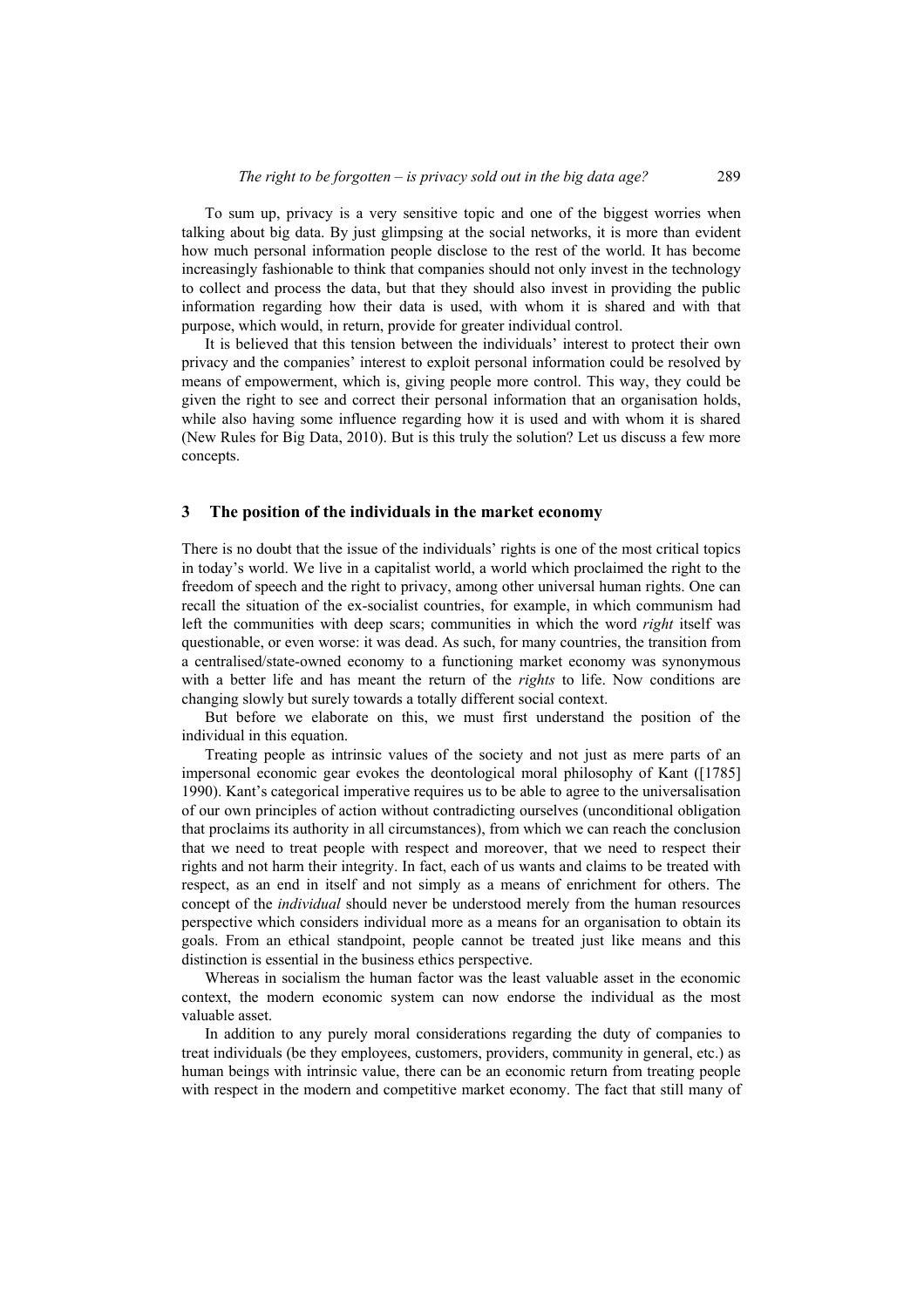the companies have failed to understand this basic truth is symptomatic of the rudimentary state of parts of our current society.

### **4 Philosophical perspectives on the issue of privacy of personal information**

The ethical issues with respect to the issue of privacy of personal information have been clouded by the rapid change in technological innovation and the accelerating increase in the use of social media. Therefore it has been problematic for corporate leaders, policy makers and consumers to develop strategies for dealing with big data that enhances its usefulness but does not compromise the rights of private citizens and consumers to their privacy of information. Attempts to regulate the actions of corporations with respect to privacy issues could be met by resistance under the pretext that either technological change or social behaviour has changed the rules. For example there have been numerous privacy issues relating to social media sites such as when Facebook's graph search gave strangers greater access to 'private' data and Google was arbitrarily 'stealing' passwords and e-mails. At one point Facebook announced a privacy policy that would have allowed anyone with an internet connection and a few dollars, armed with nothing more than a Facebook user's phone number and home address, to gain critical private information that would have allowed an identity thief the ability to apply for a loan or a credit card in the name of the unsuspecting person. There have been attempts to correct this unbridled invasion of privacy, but the issue of rights has been complicated by the rapid increase in new technologies and emerging social habits.

Ironically, we find that new ways to examine and discuss privacy of personal information issues consistent with today's environment of rapid change can result from studying well-known philosophical ideas that may be hundreds of years old. In this search we can consider several philosophical systems that are the basis of ethical theory. The deontological system judges the morality of an action based upon its adherence to a rule or rules as well as upon duty or obligation. Consequentialism holds that the consequences of one's conduct are the ultimate basis for the rightness or wrongness of the conduct (i.e., the ends justify the means). Virtue ethics focuses on the character of the agent rather than on the nature or consequences of the act and pragmatic ethics treats morality like science, such that it can be subject to revision as it advances socially over many lifetimes.

Theories of rightness or wrongness based on deontology are independent of subjective opinions, social conditions, personal feelings, the character of the agent, or the consequences of the act; they are right or wrong based upon some higher order imperative or universal law. Adopting an ethical strategy based on this approach could be very effective in today's rapidly changing environment because it would ensure a sense of stability to the judgmental system- i.e., it would not change with time and could be adhered to under even more rapidly changing circumstances. It would also not be subject to fickle and self-serving opinions or various stakeholders that do not look at the whole picture but only their own self-interest.

Thus the rapid pace of innovation and social change in our society may require us to consider such kind of ethical systems in order to achieve a sense of stability and objectiveness. Moreover the privacy issue is amenable to these types of arguments because human rights are generally considered to be a deontological concept.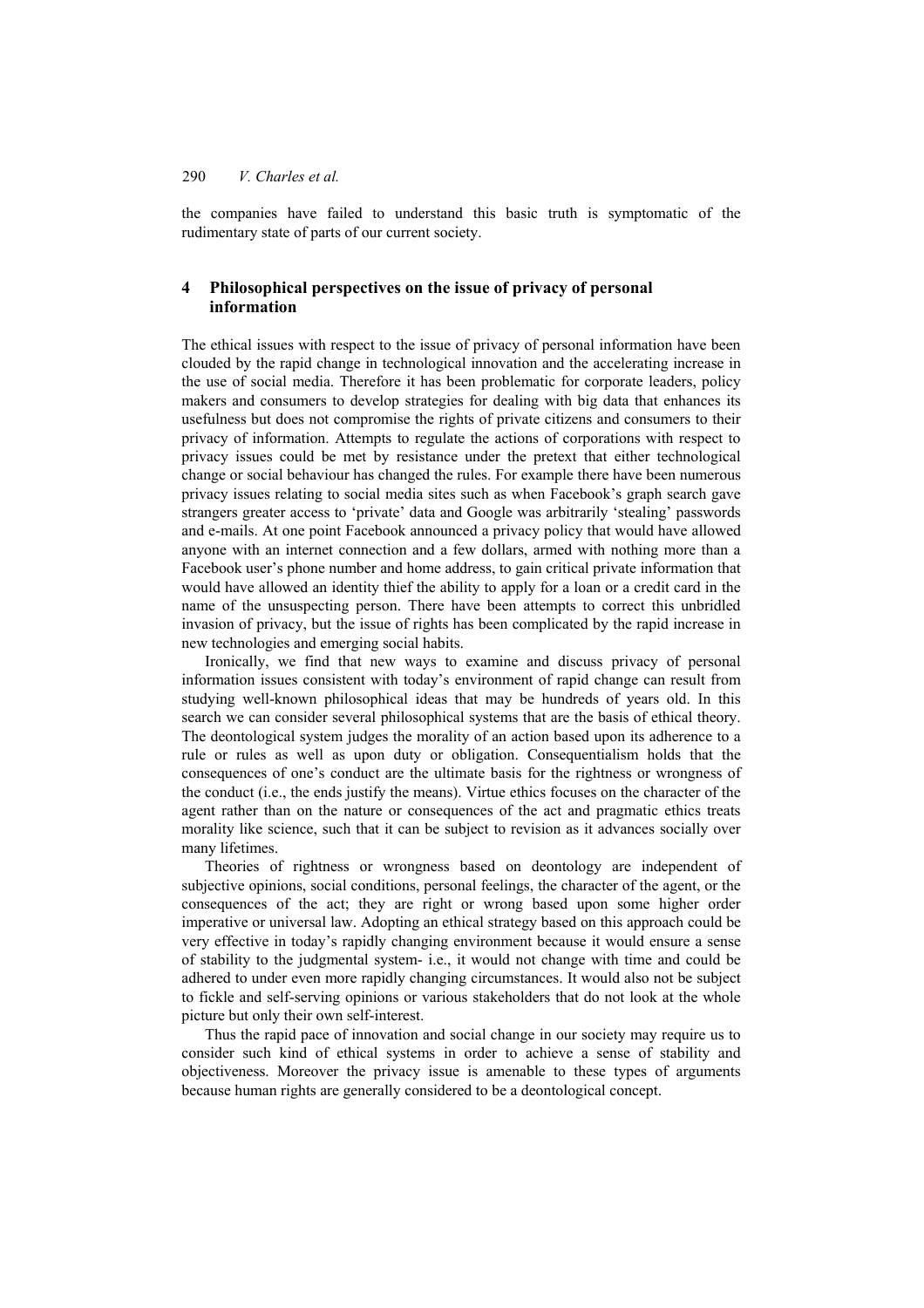The most famous and central philosophical concept based on deontology is the categorical imperative of Immanuel Kant which may be defined as a way of evaluating motivations for actions. It has been developed in three formulations as presented in Figure 2. Having policy makers think in terms of deontological theories such as the categorical imperative would be useful to keep them thinking at a higher level and in an unbiased way as well as not resorting to excuses for unethical actions based upon their technological expertise or their knowledge of social media. For example, the CEOs of a group of social media companies could convince a group legislators to accept very lax standards on privacy of personal information by claiming that stricter standards would jeopardise the freedom of those who want to have their information more accessible to interested parties, such as for social purposes or to obtain discounts and deals from companies. A deontological-based system would not justify actions based upon these kinds of arguments which would be seen as subjective, bound by the particular social habits and fashions of the time and ultimately seen as a means to an end. Hypothetical imperatives (as opposed to categorical imperatives) tell us which means best achieve our ends but they do not tell us what ends we should choose.





Consequentialism is a class of ethical theories holding that the consequences of one's conduct are the ultimate basis for any judgment about the rightness or wrongness of that conduct. Consequentialism is usually distinguished from deontological ethics, although some argue that they are not mutually exclusive. For example, human rights, which is commonly considered a deontological issue can be justified with reference to the consequences of having those rights. So too, the privacy of information issue can be considered both founded upon deontology as well as consequentialism. Business policy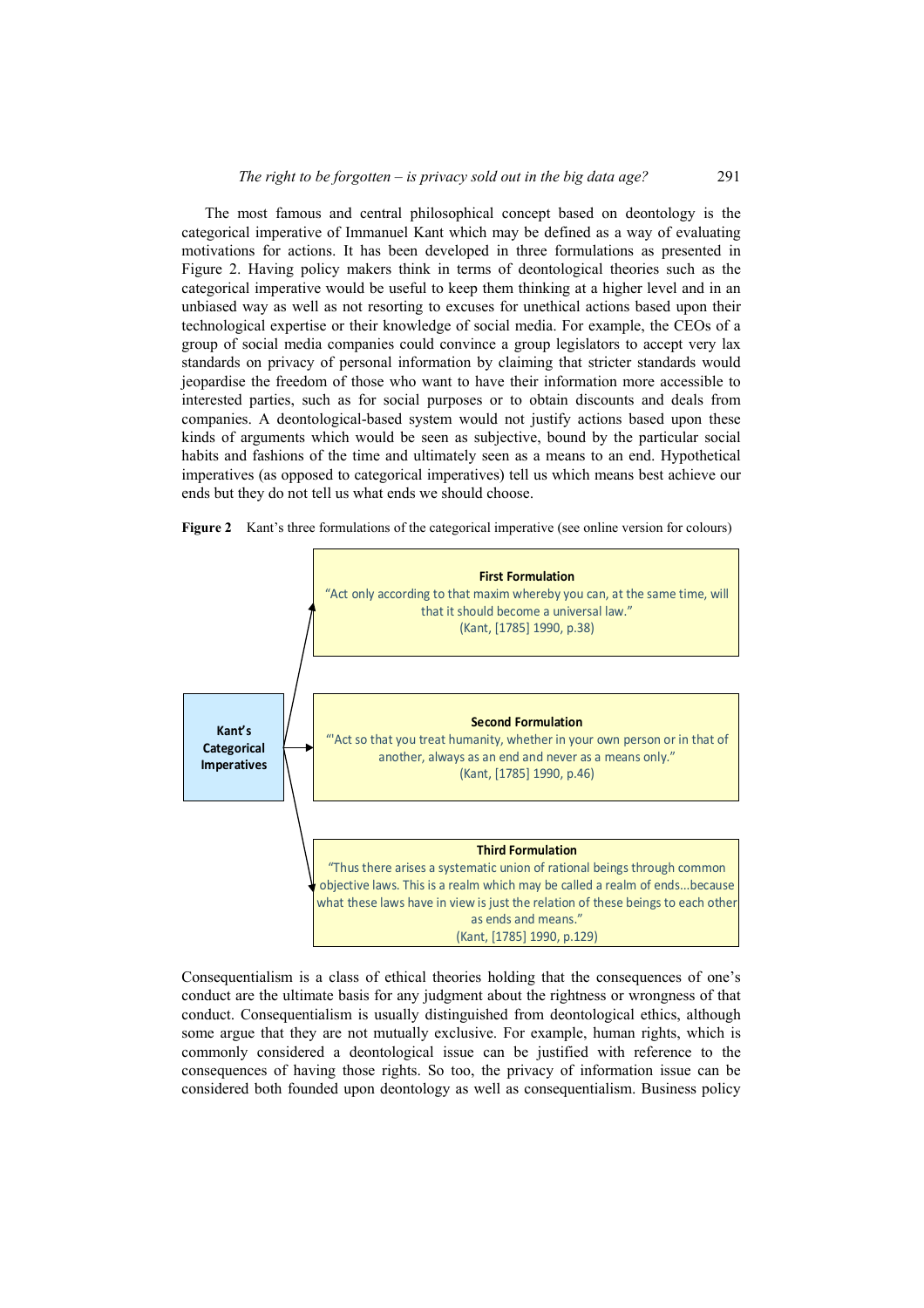makers who consider the consequences of their actions in our rapidly changing society should consider how protecting the privacy of personal information is good for business in the long run because it protects both their businesses and their customers from unforeseen consequences such a major hack attack carried out by an unknown assailant or potential lawsuits from customers whose have suffered large economic losses because of a breach of their privacy. The engagement in practices that take a more aggressive approach to protecting privacy of information can also have beneficial consequences that might be hard to measure in advance, such as fostering a sense of loyalty of the customers to the business which could result in long term economic benefits to the customers as well as the business.

The theory of virtue ethics was born with Plato and Aristotle and is a collection of ethical philosophies that place emphasis on being rather than doing. Virtue ethics relies less on an act in any particular instance and instead considers what the decision to carry out such an act says about one's character and moral behaviour. The study of virtue ethics can provide a useful way to examine the privacy of information issue in today's business and social environment. The important strategic decisions that affect privacy rights of individuals are often made by a small group of decisions makers and in many cases may depend upon the opinion and choice of one or two people such as a CEO or CIO (chief information officer). The theory of virtue ethics would study the effect that the moral character of such individuals would have on making the right decisions from an ethical standpoint; their moral character could be determined by a variety of different virtues such as wisdom, prudence or justice. This approach illustrates the importance of having the people with the proper moral character or the right mix of moral virtues in positions of authority in high tech companies or any organisations that would have an impact on the right to privacy. This could have important policy considerations in the area of human resource management for these types of organisations.

The last theory of philosophical ethics we shall discuss is that of pragmatic ethics which is aimed at social innovation. It differs from the others theories in that it concentrates on society as a whole instead of individuals as the entity that achieves morality, it does not hold any moral criteria as beyond potential for revision and it allows that a moral judgment may be appropriate in one age of a given society, even though it will cease to be appropriate after that society progresses (for example, the writings of Thomas Jefferson framed slavery as ultimately immoral, yet temporarily moral until America was ready for abolition). This approach to philosophical ethics, which was held by the American philosopher and psychologist John Dewey, may have a great deal of potential in helping to frame the issue of privacy of information within the context of a rapidly changing society. In particular it would allow for decision makers and policy planners to consider the right to privacy issues in a constant state of flux and provide them the flexibility to constantly update policies based upon moral considerations that may change with time. So for example the adoption of innovative technologies that can create more effective decision-making strategies using big data may ultimately affect what is considered morally right for the society as a whole with respect to the privacy of information. Note that the pragmatic approach to ethics seems to be in stark contrast to the deontological approach which assumes that what is considered morally correct depends on some universal law and not tied to any particular conditions or circumstances, although the pragmatists would acknowledge that it would be appropriate to practice a variety of approaches.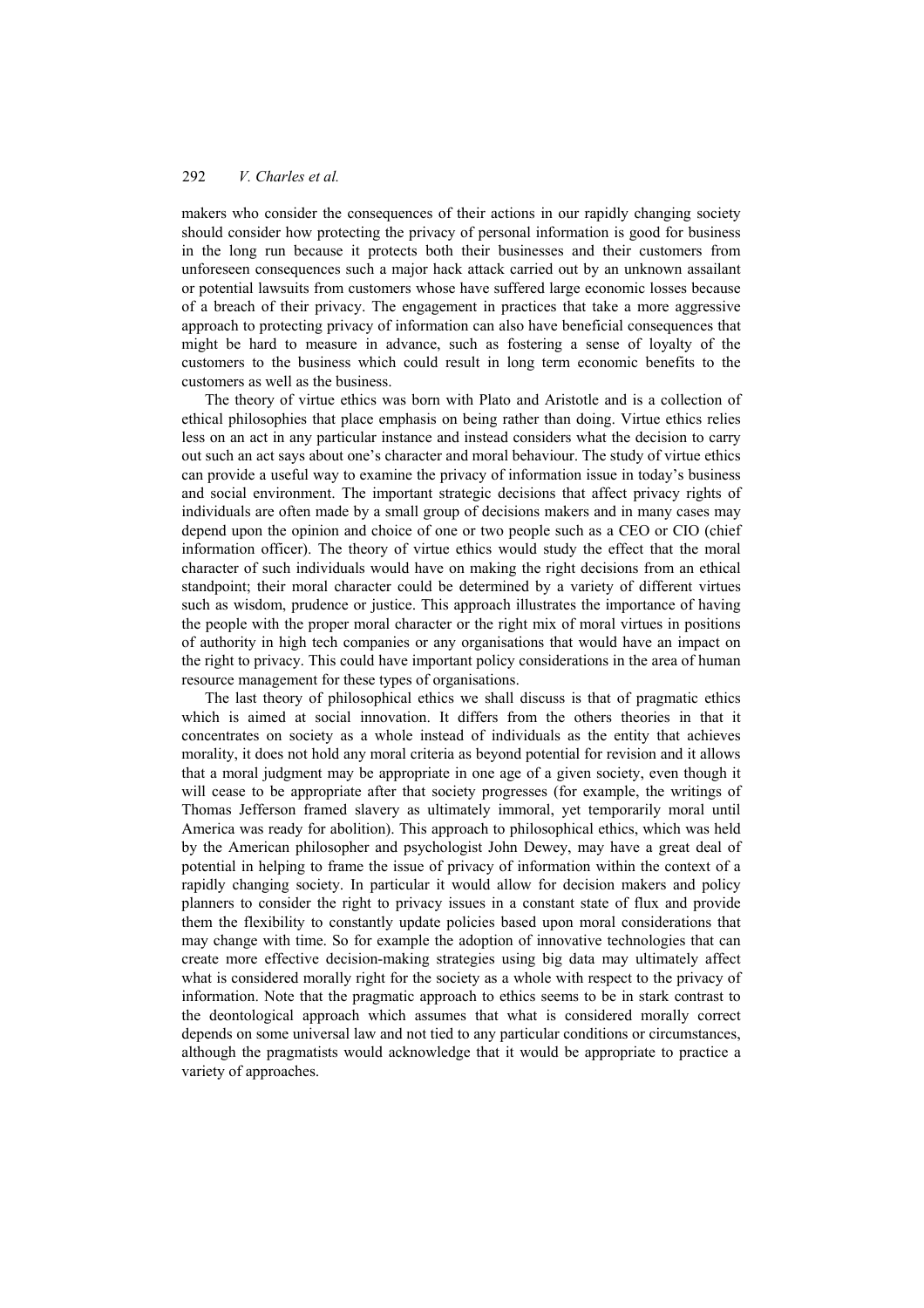Thus we see that the various theories of philosophical ethics provide us with a variety of ways to study the issue of privacy of information in our rapidly developing society. Each approach is based upon certain principles which may be in contrast to one another. But these theories show how these traditional philosophical viewpoints can shed a great deal of insight into the privacy of information issue.

#### **5 The evolution of the concept of privacy**

Now let us turn our attention once again to the issue of privacy. The interest of the companies to gather as much information as possible about different types of individuals, generally called stakeholders*,* has increased significantly with the rise of big data. To better understand the concept of *privacy*, it is worth analysing the transformation of the concept within the contradictory framework of socialism-capitalism (see Figure 3).

**Figure 3** The mutation of the concept of privacy (see online version for colours)



It is interesting to note that during the communist regime, each individual (whether aware or not of the situation) had one big personal file, filled-in with all kinds of personal information by a 'concerned' authority (be it the company that employed the individual or a public administration office). The individuals did not have access to their files and had no idea what the file was about or the type of information available inside, in which were recorded all sorts of details, not only related to the professional trajectory of each individual, but also related to their political and ideological beliefs. An individual's file contained the same information about the spouse, children and all the rest of the family members, dead or alive.

As a consequence, the file contained information such as whether a close relative was a political prisoner or a former legionnaire, an uncle belonged to a religious cult, a family member fled abroad, or a sister was dating a foreigner, among others. The file even included reports about one's possible marital infidelities, sexual orientation, or other so-called questionable behaviours, such as drinking, smoking, currency trafficking and goods purchased from the local shop or brought from outside the country, along with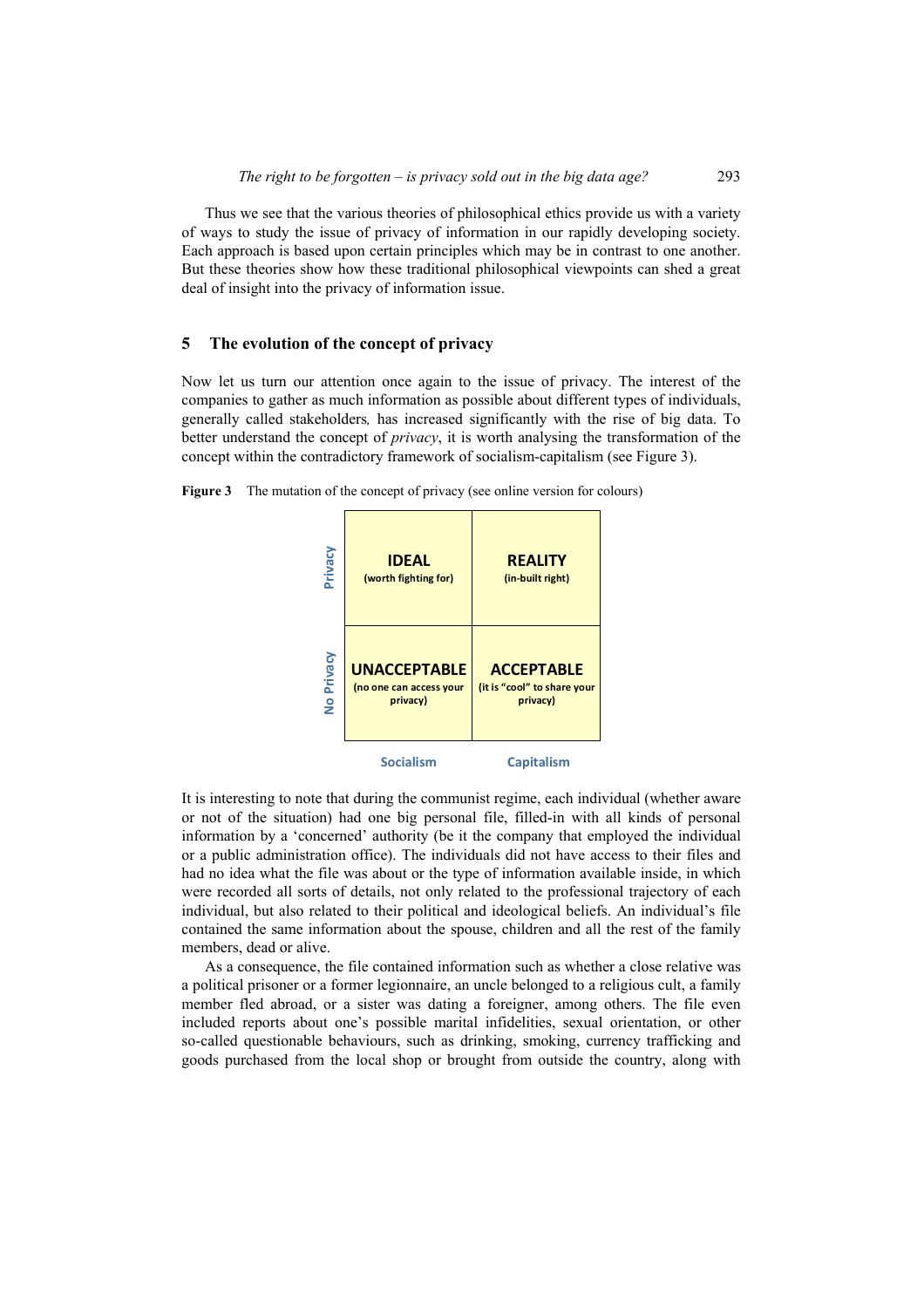reports regarding the individuals' habits of attending religious services , reading foreign publications, visiting foreign embassies or repeatedly meetings foreigners.

The lack of privacy was pushed to the extent that the reports included whether the individuals exhibited any behaviour hostile to the socialist political system, whether they said political jokes at any point of time or made fun of any political leader, whether they made critical remarks of the state of affairs in the country and even whether they were listening to hostile radio stations.

For those who lived or heard about it, this was, in short, the dreadful reality in the socialist countries. For the people living under these conditions privacy was an ideal worth fighting for but completely out of reach. But nevertheless individuals tried to protect whatever information was possible, with the strong belief in their hearts that no one, absolutely no one, had any right to 'enter' or 'access' their privacy.

Today we sometimes think of the invasion of privacy as a thing of the past, yet many private companies are making huge profits by invading individuals' privacy by collecting their personal information in the era of big data expansion.

So what happened?

While in the past, one suffered political oppression as a result of disclosing personal information now it is very feasible for companies to gather even more information using technology without any intent of aggression towards the individual.

From the authors' perspective, one possible explanation is the following, which may be subject to debate.

In the capitalist system, perception has changed substantially. Take for example, the social networks, such as Facebook or Twitter, whose rise to dominance has seen their user-base grow to hundreds of millions. Nowadays, individuals are happily posting information (which once they would have tried to protect) on the social networks in a deliberate and consensual way. The social pressures arising from the expansion of social networks are enormous and have created the illusion that using them makes you cool. How many times do we hear the phrase: 'if you are not on Facebook, you do not exist?'

In capitalism, we assume that the right to privacy is an automatic right of each citizen (as opposed to socialism) and the freedom of each individuals gives him or her the right to decide what personal information to reveal to others. But the rise of social networks has now made it 'trendy' to share as much of your privacy with others as possible and if you choose not to do it, somehow you become 'antiquated'. Whereas in socialism you suffered oppression, nowadays you are cordially 'invited' by social pressure to reveal as much private information as possible.

Having your habits, activities and preferences retrieved and registered is now a routine practice. And it is to be noted that "personal information is increasingly used to enforce standards of behaviour; information processing is developing, therefore, into an essential element of long-term strategies of manipulation intended to mold and adjust individual conduct…" [Simitis, (1987), p.707].

All of this can facilitate an improved social adjustment for the individual but may compromise the individual's freedom and his or her capacity to make his or her own decisions.

From this perspective, we can say that big data is the new invention (highly profitable!) of capitalism. Thus the issue of privacy is more important than ever before and although capitalism respects the right of privacy, we have not yet determined a workable definition nor have learned how to use it. It is up to us to redefine the limits and meanings of our own rights in the era of big data.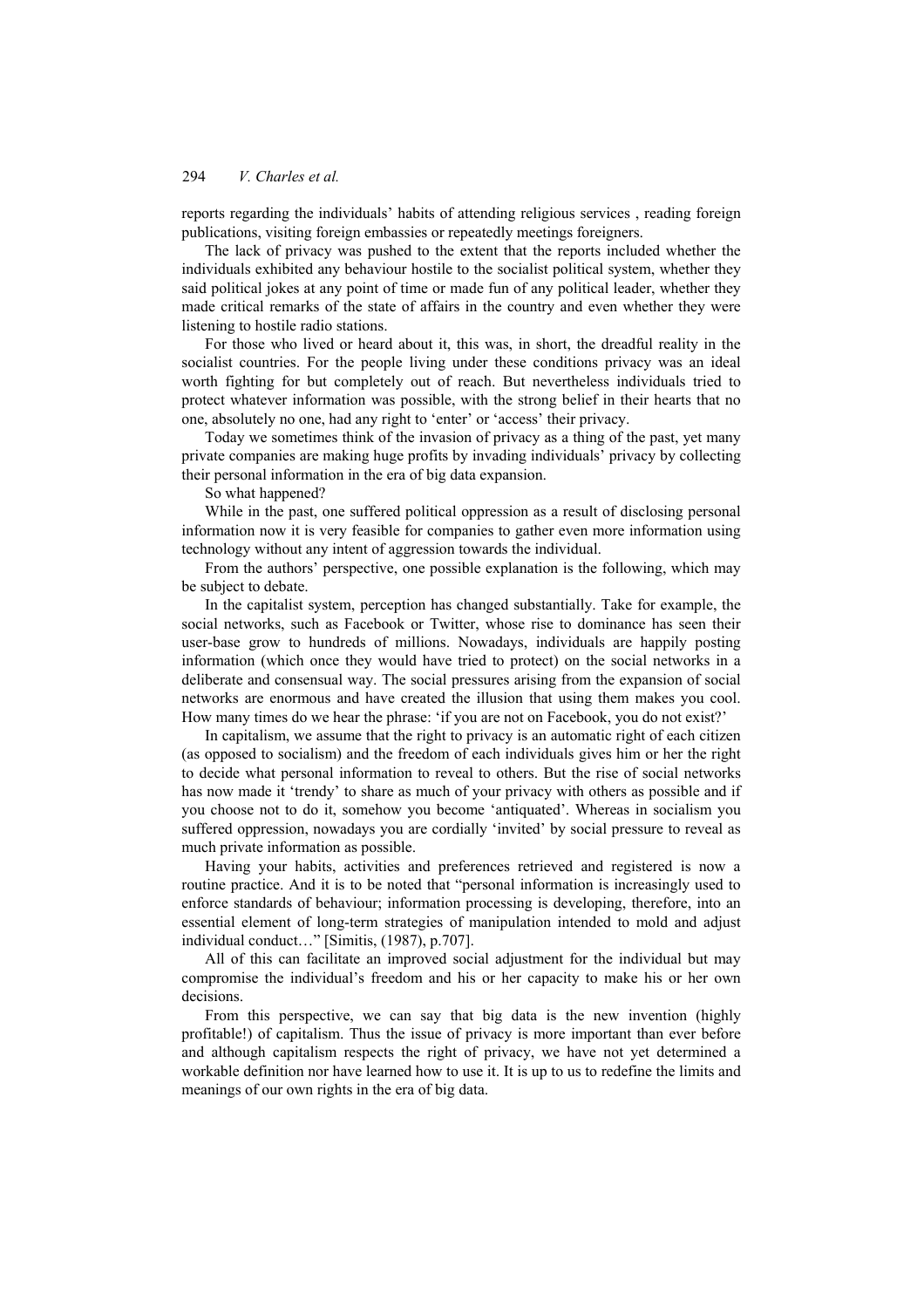Hence, the increased access to personal information in the age of big data has sharpened the need to revisit the meaning of the concept of privacy.

## **6 Conclusions**

The primary purpose of the present paper is to examine and discuss some key aspects of the evolution of the concept of *privacy* of personal information in the new era of big data, as well as to acknowledge the need to create new principles related to the topic of privacy of information. The paper explores how the various theories of philosophical ethics may be used as a referential framework for explaining the evolution of the concept of 'privacy' and how this is linked to big data. We hope to have contributed to the advancement of the scholarly debate in this area.

Here are our final reflections with respect to the concept of *privacy* of personal information in relation to big data.

The social setting of our society has changed tremendously over the past few years and we are now witnessing the mutation of the very definitions and meanings of traditional concepts, such as *privacy*. We must admit that privacy is no longer what it used to mean. One of the effects of the big data age is a divorce of privacy from the person. Basically this means that with more and more of our personal information being routinely collected and stored by companies or willingly disclosed via a computer and an internet connection, our privacy is now being traded as if it were to be a commodity. "Add to that emerging technologies like Google Glass and facial recognition technology [already deployed by Facebook] and you've got a recipe for ubiquitous mass online surveillance not just by intelligence agencies, but by all. And it's unclear how all this will be used in the near or long-term future" (The Guardian, 2014).

The ethical issues with regard to respecting privacy in the big data age need to be established on the basis of general premises regarding the status of individuals in today's capitalist society.

Ohlhorst (2013) makes a very reasonable assertion: "Many online services today require us to share private information (think of Facebook applications), but beyond record-level access control we do not understand what it means to share data, how the shared data can be linked, and how to give users fine-grained control over this sharing" (p.123).

It is our belief that in a democratic capitalist society it is right and also necessary that individuals fight by all means to have their right to privacy respected. Even the case of willing disclosure does not give a third party a moral right to own it and make use of it. Fundamental universal human rights can never be transferred.

We would like to finish the present paper with a quote by Simitis (1987, p.708) which we believe it is more valid today than ever:

"The processing of personal data is not unique to a particular society. On the contrary, the attractiveness of information technology transcends political boundaries, particularly because of the opportunity to guide the individual's behavior. For a democratic society, however, the risks are high: labeling of individuals, manipulative tendencies, magnification of errors, and strengthening of social control threaten the very fabric of democracy. Yet, despite the incontestable importance of its technical aspects, informatization, like industrialization, is primarily a political and social challenge. When the relationship between information processing and democracy is understood, it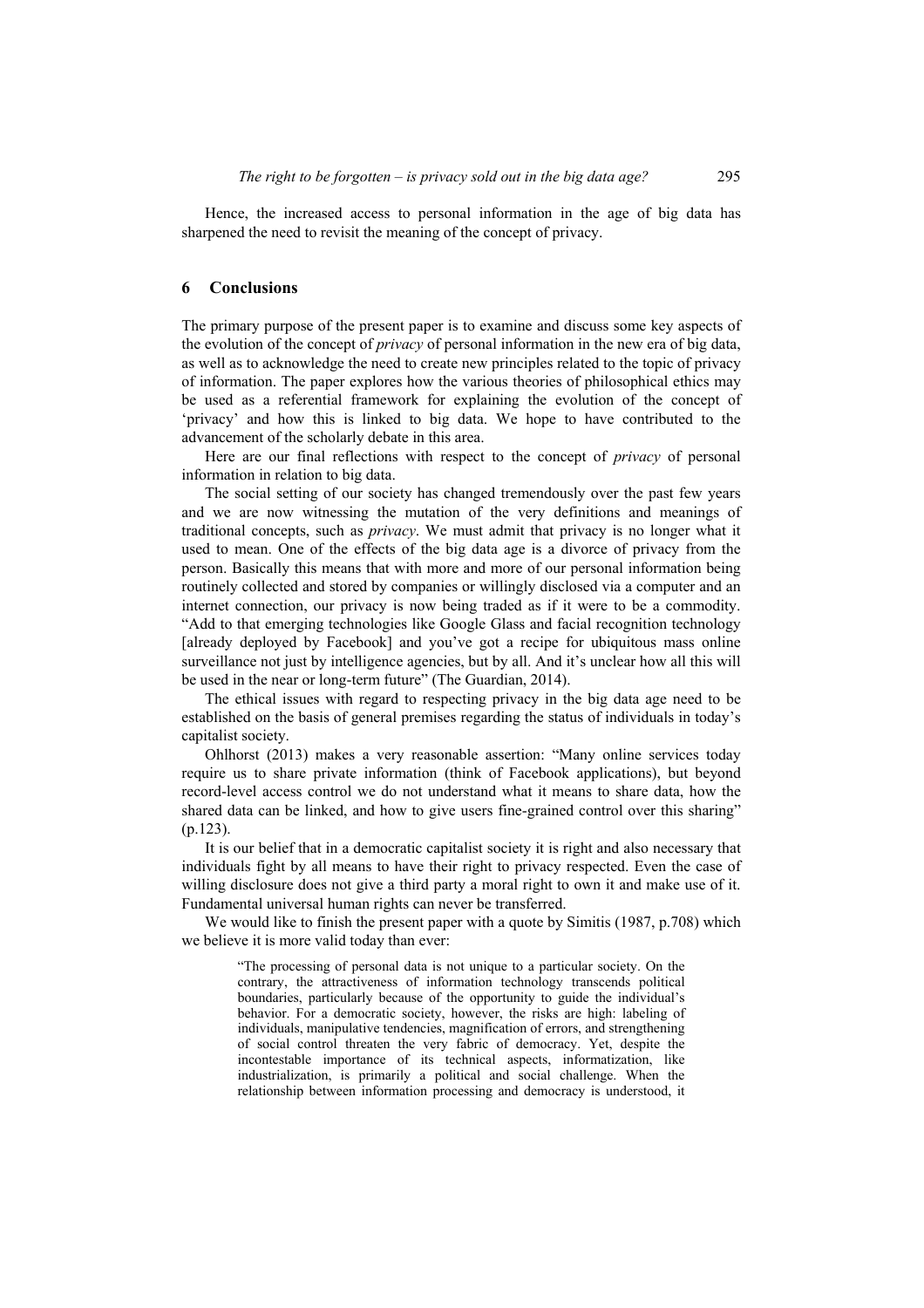becomes clear that the protection of privacy is the price necessary to secure the individual's ability to communicate and participate. Regulations that create precisely specified conditions for personal data processing are the decisive test for discerning whether society is aware of this price and willing to pay it. If the signs of experience are correct, this payment can be delayed no further. There is, in fact, no alternative to the advice of Horace: seize the day, put no trust in the morrow...'

#### **Acknowledgements**

The first author would like to thank Prof. Erik Brynjolfsson and Prof. Alex 'Sandy' Pentland from the MIT Sloan School of Management for their valuable insights. Moreover, the authors would like to thank the anonymous reviewers and the Editor-in-Chief for their insightful comments and suggestions made on the previous draft of this research article.

#### **References**

Altman, I. (1975) *The Environment and Social Behaviour*, Wadsworth, Belmont, CA.

- Ball, K., Daniel, E.M. and Stride, C. (2012) 'Dimensions of employee privacy: an empirical study', *Information Technology & People*, Vol. 25, No. 4, pp.376–394.
- Beaney, W.M. (1966) 'The right to privacy and American law', *Law and Contemporary Problems*, Vol. 31, pp.253–271 [online] http://scholarship.law.duke.edu/lcp/vol31/iss2/2 (accessed 4 January 2014).
- Beyer, M.A. and Laney, D. (2012) *The Importance of 'Big Data': A Definition*, META Group (now Gartner) [online] http://www.gartner.com/DisplayDocument?id=2057415 &ref=clientFriendlyUrl (accessed 1 August 2013).
- Burgoon, J.K., Parrott, R., LePoire, B.A., Kelley, D.L., Walther, J.B. and Perry, D. (1989) 'Maintaining and restoring privacy through communication in different types of relationship', *Journal of Social and Personal Relationships*, Vol. 6, No. 2, pp.131–158.
- Charles, V. and Gherman, T. (2013) 'Achieving competitive advantage through big data. Strategic implications', *Middle-East Journal of Scientific Research*, Vol. 16, No. 8, pp.1069–1074.
- DeCew, J. (1997) *In Pursuit of Privacy: Law, Ethics, and the Rise of Technology*, Cornell University Press, Ithaca, NY.
- Einav, L. and Levin, J. (2013) 'The data revolution and economic analysis', Prepared for *NBER Innovation Policy and the Economy Conference*, April, [online] http://www.stanford.edu/ ~leinav/pubs/NBER2014.pdf (accessed 1 February 2014).
- Electronic Privacy Information Center (2008) *Public Opinion on Privacy* [online] http://epic.org/privacy/survey/ (accessed 10 September 2013).
- Fried, C. (1984) 'Privacy', in Schoeman, F.D. (Ed.): *Philosophical Dimensions of Privacy*, pp.203–222, Cambridge University Press, New York.
- Gavison, R. (1980) 'Privacy and the limits of law', *Yale Law Journal*, Vol. 89, No. 3, pp.421–471.
- Hammond, K.J. (2013) 'The value of big data isn't the data', *Harvard Business Review*, May [online] http://blogs.hbr.org/cs/2013/05/the value of big data isnt the.html (accessed 13 July 2013).
- IBM (2012) 'Simply good design', *2012 IBM SOA Architect Summit* [online] https://www-950.ibm.com/events/wwe/grp/grp004.nsf/vLookupPDFs/SOA%20Design%20Principles%20a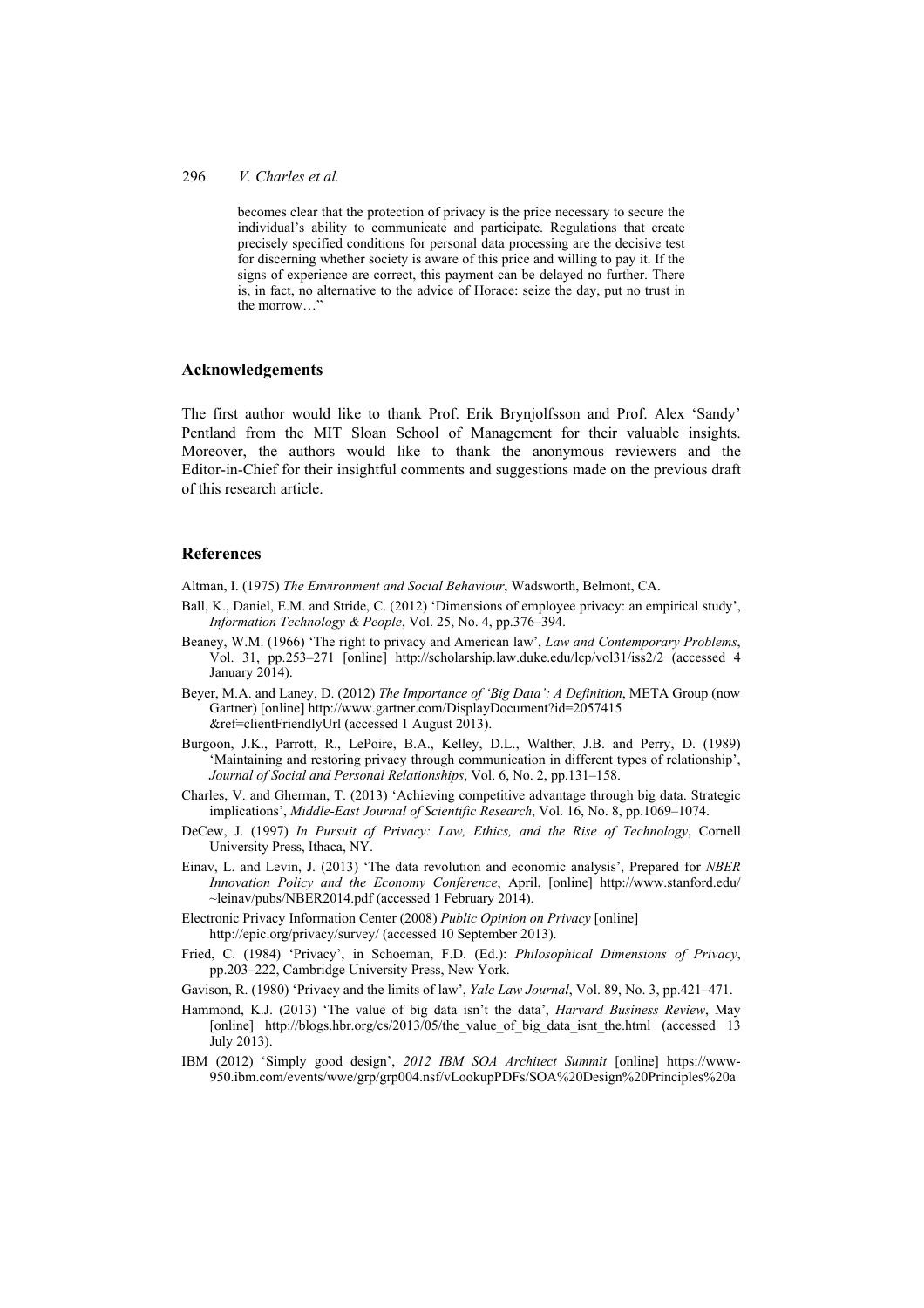nd%20Development%20Q4%202012\_Final/\$file/SOA%20Design%20Principles%20and%20 Development%20Q4%202012\_Final.pdf (accessed 20 July 2013).

Inness, J.C. (1992) *Privacy, Intimacy, and Isolation*, Oxford University Press, New York, NY.

- Jahanian, F. (2013) *Next Generation Computing and Big Data Analytics*, Testimony before the Committee on Science, Space, and Technology Subcommittee on Technology and the Subcommittee on Research, US House of Representatives, USA, April [online] http://docs.house.gov/meetings/SY/SY19/20130424/100764/HHRG-113-SY19-Wstate-JahanianF-20130424.pdf (accessed 1 December 2013).
- Kant, I. ([1785] 1990) *Foundations of a Metaphysics of Morals*, McMillan, New York, NY.
- Kasper, D.V.S. (2005) 'The evolution (or devolution) of privacy', *Sociological Forum*, Vol. 20, No. 1, pp.69–92.

Kemp, R. and Moore, A.D. (2007) 'Privacy', *Library Hi Tech*, Vol. 25, No. 1, pp.58–78.

- Laney, D. (2001) *3D Data Management: Controlling Data Volume, Velocity and Variety. Applications Delivery Strategies*, META Group (now Gartner) [online] http://blogs.gartner.com/doug-laney/files/2012/01/ad949-3D-Data-Management-Controlling-Data-Volume-Velocity-and-Variety.pdf (accessed 1 August 2013).
- McKinsey Global Institute (2013) *Game Changers: Five Opportunities for US Growth and Renewal*, July [online] http://www.mckinsey.com/insights/americas/us\_game\_changers (accessed 13 December 2013).
- McRobb, S. and Rogerson, S. (2004) 'Are they really listening? An investigation into published online privacy policies at the beginning of the third millennium', *Information Technology & People*, Vol. 17, No. 4, pp.442–461.
- Naughton, J. (2013) *Why Big Data Has Made Your Privacy A Thing of the Past*, October [online] http://www.theguardian.com/technology/2013/oct/06/big-data-predictive-analytics-privacy (accessed 13 November 2013).
- New Rules for Big Data (2010) *The Economist*, February [online] http://www.economist.com/node/15557487 (accessed 14 July 2013).
- Ohlhorst, F. (2013) *Big Data Analytics: Turning Big Data into Big Money*, John Wiley & Sons Inc, Hoboken, NJ.
- Post, R.C. (2001) *Three Concepts of Privacy*, Faculty Scholarship Series, Paper 185, pp.2087–2089 [online] http://digitalcommons.law.yale.edu/fss\_papers/185 (accessed 13 December 2013).
- Ramirez, E. (2013) 'The privacy challenges of big data: a view from the lifeguard's chair', *Speech at Technology Policy Institute's Aspen Forum*, August [online] http://www.ftc.gov/aboutftc/biographies/edith-ramirez (accessed 5 January 2014).
- Reiman, J.H. (1984) 'Privacy, intimacy, and personhood', in Schoeman, F.D. (Ed.): *Philosophical Dimensions of Privacy: An Anthology*, pp.300–316, Cambridge University Press, Cambridge, MA.
- Simitis, S. (1987) 'Reviewing privacy in an information society', *University of Pennsylvania Law Review*, Vol. 135, No. 3, pp.732–737.
- Simms, M. (1994) 'Defining privacy in employee health screening cases: ethical ramifications concerning the employee/employer relationship', *Journal of Business Ethics*, Vol. 13, No. 5, pp.315–325.
- The Guardian (2014) *Little Privacy in the Age of Big Data* [online] http://www.theguardian.com/ technology/2014/jun/20/little-privacy-in-the-age-of-big-data (accessed 11 July 2014).
- The Rise of Industrial Big Data (2012) *Leveraging Large Time-Series Data Sets to Drive Innovation, Competitiveness and Growth – Capitalizing on the Big Data Opportunity*, GE Intelligent Platforms White Paper [online] http://www.ge-ip.com/download/the-rise-ofindustrial-big-data/13476// (accessed 3 August 2013).
- Walczuch, R. and Steeghs, L. (2001) 'Implications of the new EU directive on data protection for multinational corporations', *Information Technology & People*, Vol. 14, No. 2, pp.142–162.